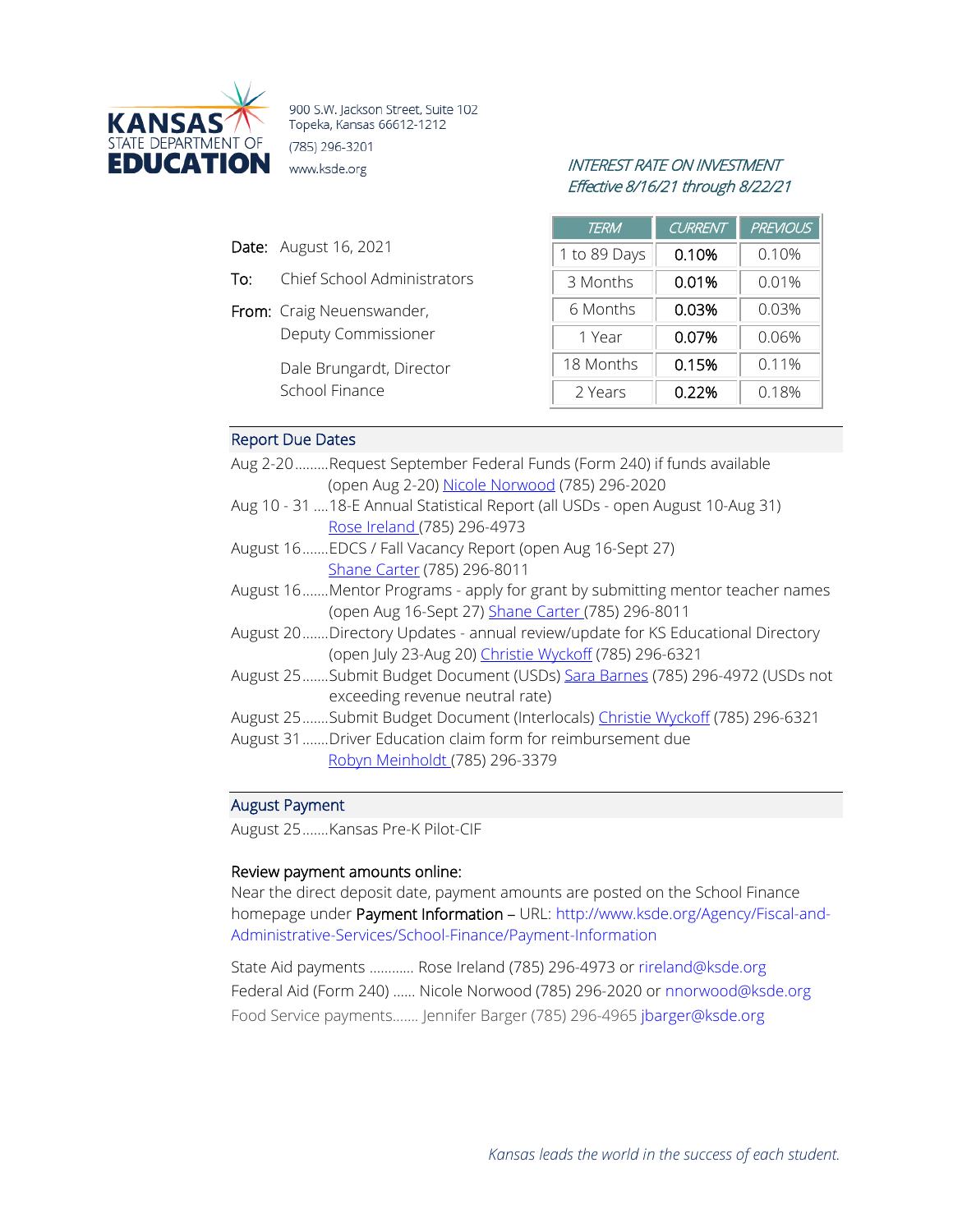## 2021-2022 Directory Updates – Due 8/20

USDs, Interlocals, Service Centers, Special Education Coops, and Private Accredited Schools are required to submit the Directory Updates application. Please log into [KSDE's Web Applications site](https://apps.ksde.org/authentication/login.aspx) to review and update the districts Directory Updates information.

Refer to the listserv message sent July 23 for complete instructions (sent to superintendents and board clerks listservs):Subj: 2021-2022 Directory Updates Now Open!

Note: We understand you may not have all required personnel assignments by Aug  $20<sup>th</sup>$  in order to submit. If this is the case, enter a temporary contact (i.e. main

administrator at the building) to submit by Aug 20<sup>th</sup>. Please be sure to set a reminder to update the Administrative Contacts section once personnel has been confirmed. Since the Directory Updates application is open year-round for updates, you will not need to have your report un-submitted to make these updates. Upon saving the updated pages, you will receive a "Record Saved" pop-up, which confirms the data saved to KSDE.

All personnel changes and other updates can be entered and saved in **Directory Updates** *as they occur during the year*.

Thanks for helping us keep our database records current.

Download the [Directory Updates Instruction Manual](https://www.ksde.org/Agency/Fiscal-and-Administrative-Services/School-Finance/Guidelines-and-Manuals) for assistance.

#### Was your Directory Updates report SUBMITTED to KSDE? Here is how to check:

Follow the below steps to verify if the Directory Updates application has been submitted:

- 1. Go to KSDE's Web Application Site: <https://apps.ksde.org/authentication/login.aspx>
- 2. Enter: User ID/Password
- 3. Select: Directory Updates
- 4. Select: Submit from left hand menu

• If Submitted, the page will state "This district has already been submitted." and there will not be a Submit button available.

• If not submitted, the page will show a list of Errors that need to be addressed before submission can happen.

Questions on User ID and/or password, call the KSDE I.T. Help Desk at (785) 296-7935.

Questions on entering data in the Directory Updates web application, contact: Christie Wyckoff at (785) 296-6321 o[r cwyckoff@ksde.org](mailto:cwyckoff@ksde.org) Rose Ireland at (785) 296-4973 or [rireland@ksde.org](mailto:rireland@ksde.org) Sara Barnes at (785) 296-4972 or [sbarnes@ksde.org](mailto:sbarnes@ksde.org)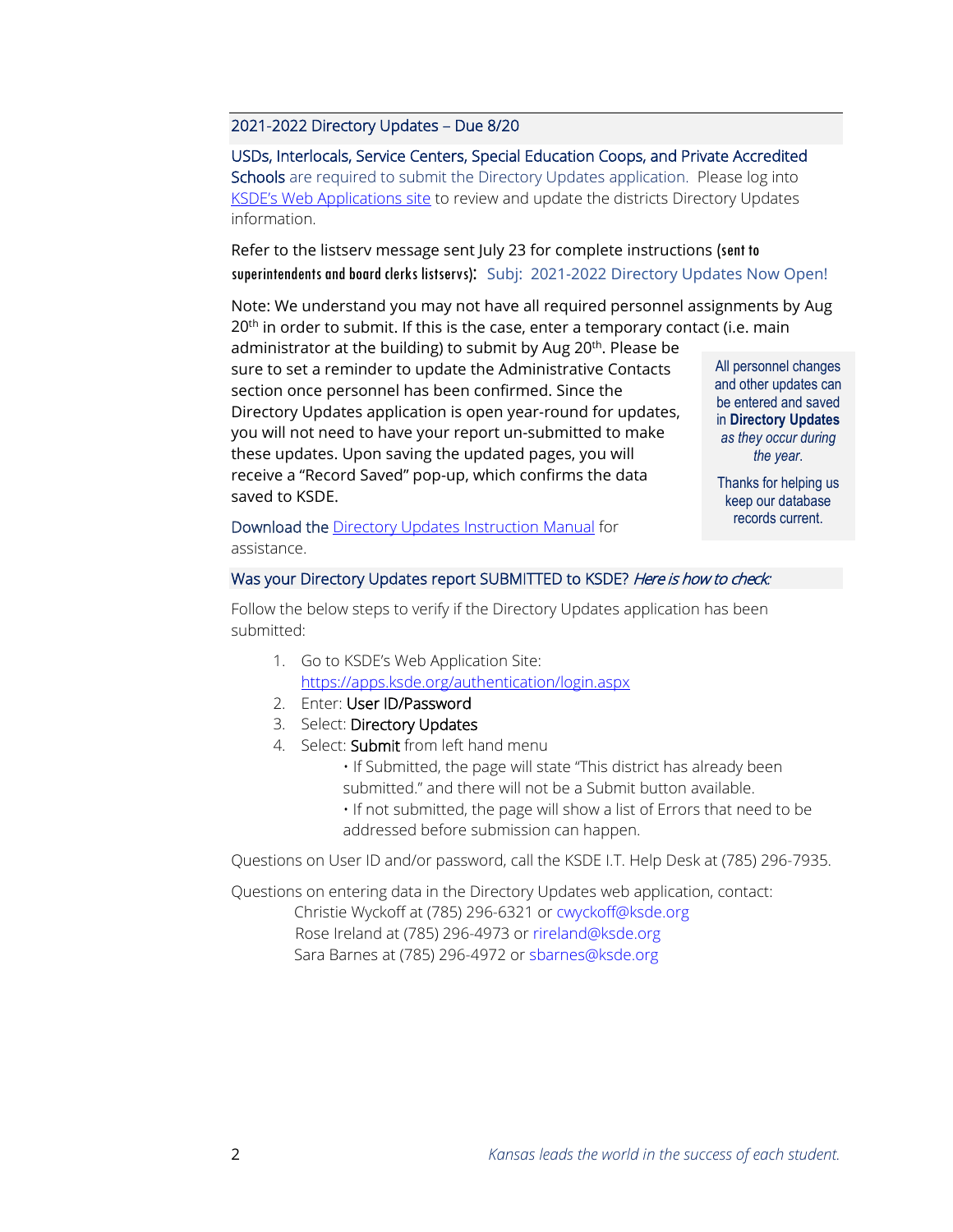## Interlocal Budget due August 25



Interlocals Budgets are to be submitted to KSDE by August 25. Upload the Excel file by following the same process as shown below for USDs, but select: Upload Interlocal Budget Files. Refer to: **Instruction Manual** (pg. 14).

A single-sided paper copy of the Interlocal Budget should also be mailed to KSDE Attn: School Finance (KDSE mailing address in next article).

#### Submit USD Budget by August 25 (USDs not exceeding Revenue Neutral Rate)

After the board has adopted the budget, submit as follows:

- 1. KSDE Please UPLOAD your electronic budget files by August 25. Also, prepare a single-sided paper copy (see details below) to mail. Note: *Districts that are exceeding the RNR shall upload by September 20.*
- 2. County Clerk Certify the budget document by August 25. Contact the county clerk's office to see if they prefer an electronic copy. Note: *Districts that are exceeding the RNR shall certify by October 1.*

#### Steps to upload your budget files to KSDE:

Go online to the **KSDE** web application screen.

- Enter: User ID and password
- Select: LEA Forms
- Select: Upload USD Budget Files
- Create: New report for 2022
- Enter: District contact information
- Upload: 2 budget files into the 2022 report
	- 1) Codes.xlsx (Excel document)
	- 2) Profile Information.docx (Word document)
- Select: Submit Report (electronically transmits budget files to KSDE).
- Select: Print Report menu to print a confirmation all files were received by KSDE (to keep with your records).

NOTE: CPAs will not have access to the KSDE authentication screen. Therefore, CPAs can either 1) provide the electronic budget files to the district office to be uploaded by the USD, or 2) the CPA can email USD budget files directly to KSDE to: [kalbright@ksde.org](mailto:kalbright@ksde.org)

USDs are encouraged to upload the budget document by the date as shown above.

*If you need assistance with the upload, contact Sara Barnes at (785) 296-4972.*

In addition to submitting the budget files electronically, please mail a signed paper copy of the budget to: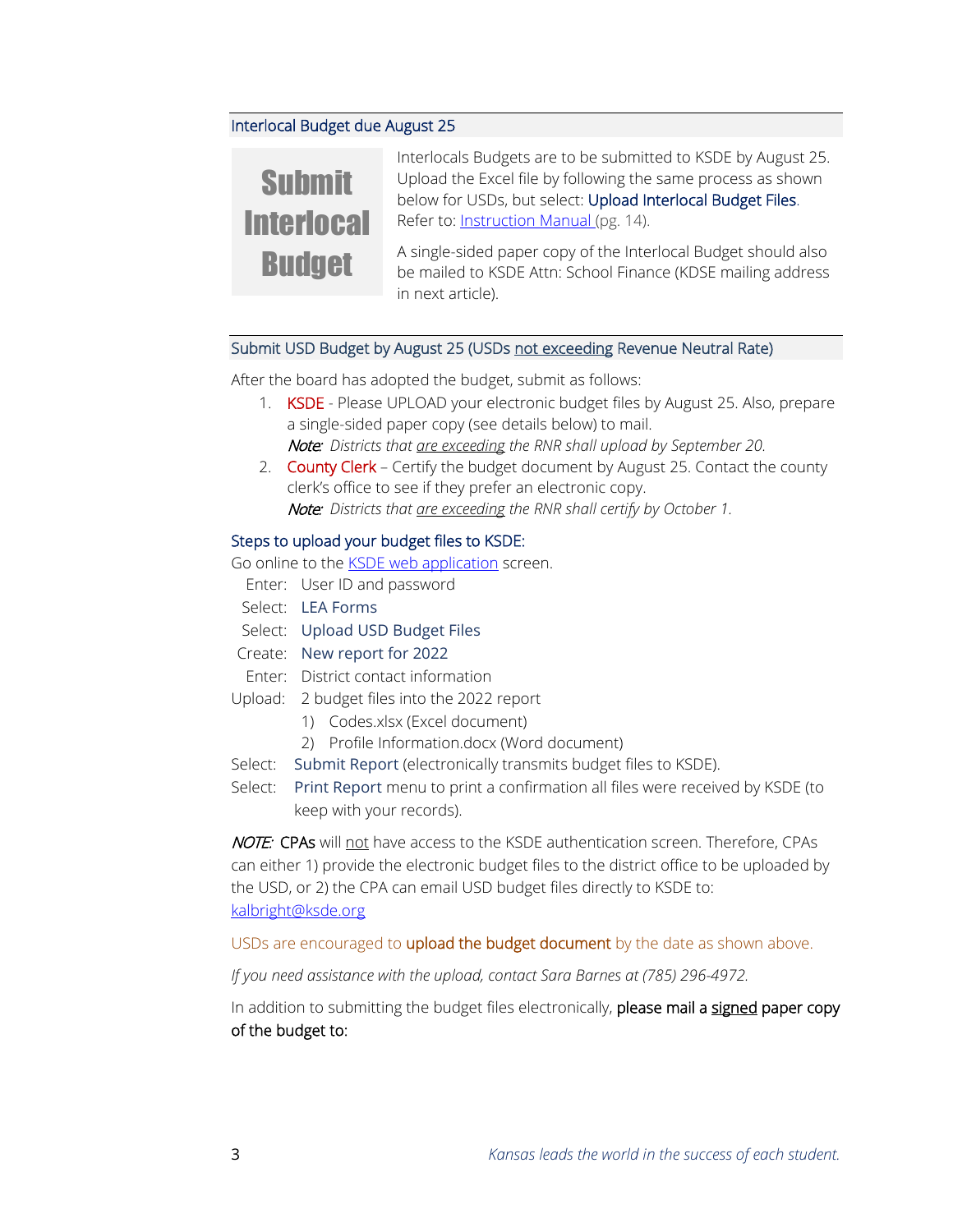

Kansas State Dept of Education Attn: School Finance Landon State Office Building 900 SW Jackson, Ste. 356 Topeka KS 66612-1212

By statute, the budget is to be filed electronically with KSDE and the county by Wednesday, August 25, if you do not exceed RNR*. The budget may* 

*be approved and certified to the county and KSDE on the same day.*

# Instructions to prepare paper copy (one-sided) of the budget for KSDE (in this order):

We recommend sending the budget using standard mail (lowest-priced method) when submitting the paper copy.

- 1. Code 01-99 (budget funds)
	- Please print and mail pages of funds being used (if not using a fund, don't print)
	- Print one-sided; do not staple budget pages
	- On Code 01 (upper right corner) print budget contact person name & phone #
	- Are signatures of Board Clerk and Board President on Code 01 and Code 99?
	- The Revenue Neutral Rate form will print with the C099.
- 2. Proof of publication Include copy of the signed affidavit of publication and Code 99 (Notice of Hearing) page published in your local paper
- 3. USD Information (Open page)
- 4. **Certify page** (signed by superintendent)
- 5. Forms (Form 110, 118,150, etc.) in numerical order. Mail only forms being used.
- 6. Average Salaries page
- 7. Unencumbered cash balance (by fund on July 1) (Codes file Cash Balances tab)

# Save postage: Do not mail BUDGET AT A GLANCE and PROFILE INFORMATION

It is *not necessary* to mail KSDE a *paper copy* of Budget at a Glance and Profile Information. Print these documents for your board members and patrons to provide summaries of your budget information.

Fact sheet to submit USD Budget: [Instructions to submit to KSDE and County](https://www.ksde.org/Portals/0/School%20Finance/budget/Budget_Software/Submit_Budget.pdf?ver=2021-08-16-145406-613)

# Have you submitted your KBESS Book Information?

# KBESS Book Information was due July 30, 2021.

It is mandatory that school districts submit this information for emergency purposes and have three individuals who are willing to be contacted and assist. We still have districts which have not turned in this updated information. Do not resubmit your information. Please check the email from Melissa Ostermeyer, which was sent last Thursday, August 12<sup>th</sup>, for the list of 80+ districts we are still waiting on. You may access this information on the [Kansas Bus Emergency Service System](https://www.ksde.org/Agency/Fiscal-and-Administrative-Services/School-Finance/School-Bus-Safety/Kansas-Bus-Emergency-Service-System)  [Webpage.](https://www.ksde.org/Agency/Fiscal-and-Administrative-Services/School-Finance/School-Bus-Safety/Kansas-Bus-Emergency-Service-System)

If you have questions or concerns about the KBESS book please contact Melissa Ostermeyer directly at [mostermeyer@ksde.org.](mailto:mostermeyer@ksde.org)